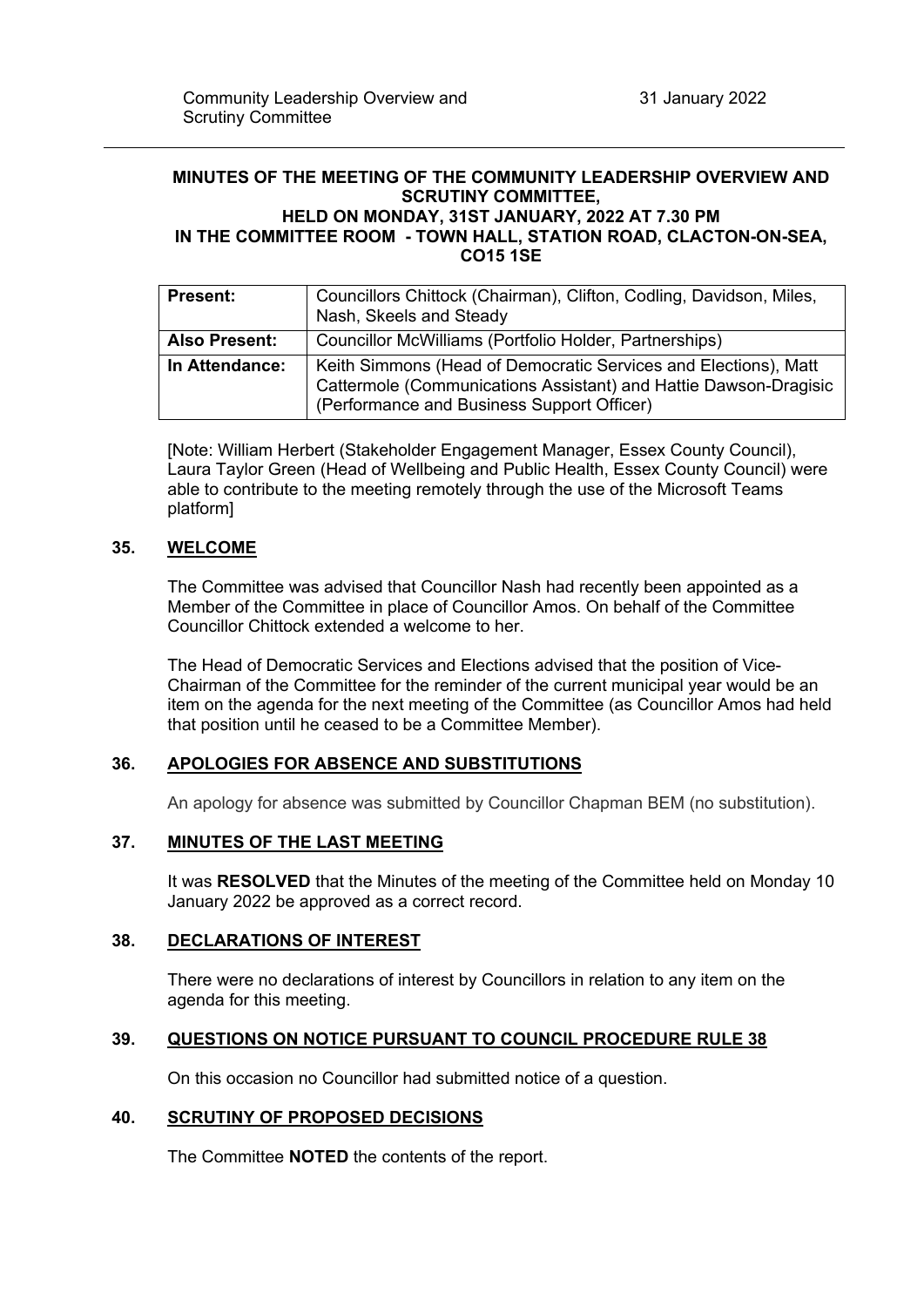# **41. RECOMMENDATIONS MONITORING REPORT**

The Committee **NOTED** the contents of the report.

### **42. REVIEW OF THE WORK PROGRAMME**

The head of Democratic Services and Elections drew the Committees attention to the work programmer and particularly to the item on Jaywick that was set to be considered by the Committee on 14 March 2022. He advised that the Cabinet is highlight priorities for 2022/23 included the development of a "Place Plan" for Jaywick.

As such he invited the Committee to reschedule its holistic enquiry from 14 March 2022 until later in 2022/23 and the enquiry could look at the process of the developing plan.

The Committee also heard how the scope of this enquiry should look at the impact of the rent cap affecting those in the area. In addition representatives from "Inclusion Ventures", "Jaywick Sands Revival", "The Community Land Trust" and the "Jaywick Resource Centres" should be invited to submit information to the enquiry.

In the event that the Committee agreed to reschedule the Jaywick enquiry the item relating to "Children not in Mainstream School" is in the work programme, could be rescheduled for the meeting on 14 March 2022. Relevant Officers from Essex County Council had confirmed they could attend this meeting to support that enquiry.

The Committee **RESOLVED** to **NOTE** the report and otherwise reschedule the holistic enquiry of "Children not in Mainstream Schools" as outlined above.

[Note: Subsequent to the meeting, the Committees meeting on 14 March 2022 was rescheduled to 21 March 2022]

# **43. ANCHORS WORK UPDATE**

Further to the decision of Council on 13 July 2021 (Minute 53 refers), the Committee undertook an enquiry into the Anchor Institution and considered opportunities for taking that work (and lessons from it) to be applied locally to maximum effect.

As part of the Committee's enquiry, the Committee was provided with a written report from the Assistant Director of Partnerships that referenced:

### **What was an Anchor organisation.**

Members heard that through their day to day practices, Anchor institutions were usually large organisations which were local to place that had the leverage to maximize social value through their role as workforce developers, employers and procurers, their core business (health and education for instance) and linkages to the place they operate. They were large, typically non-profit organisations like hospitals, local councils, and universities . They had:

• 'Sticky capital' (i.e. were unlikely to move given their connection to the local population)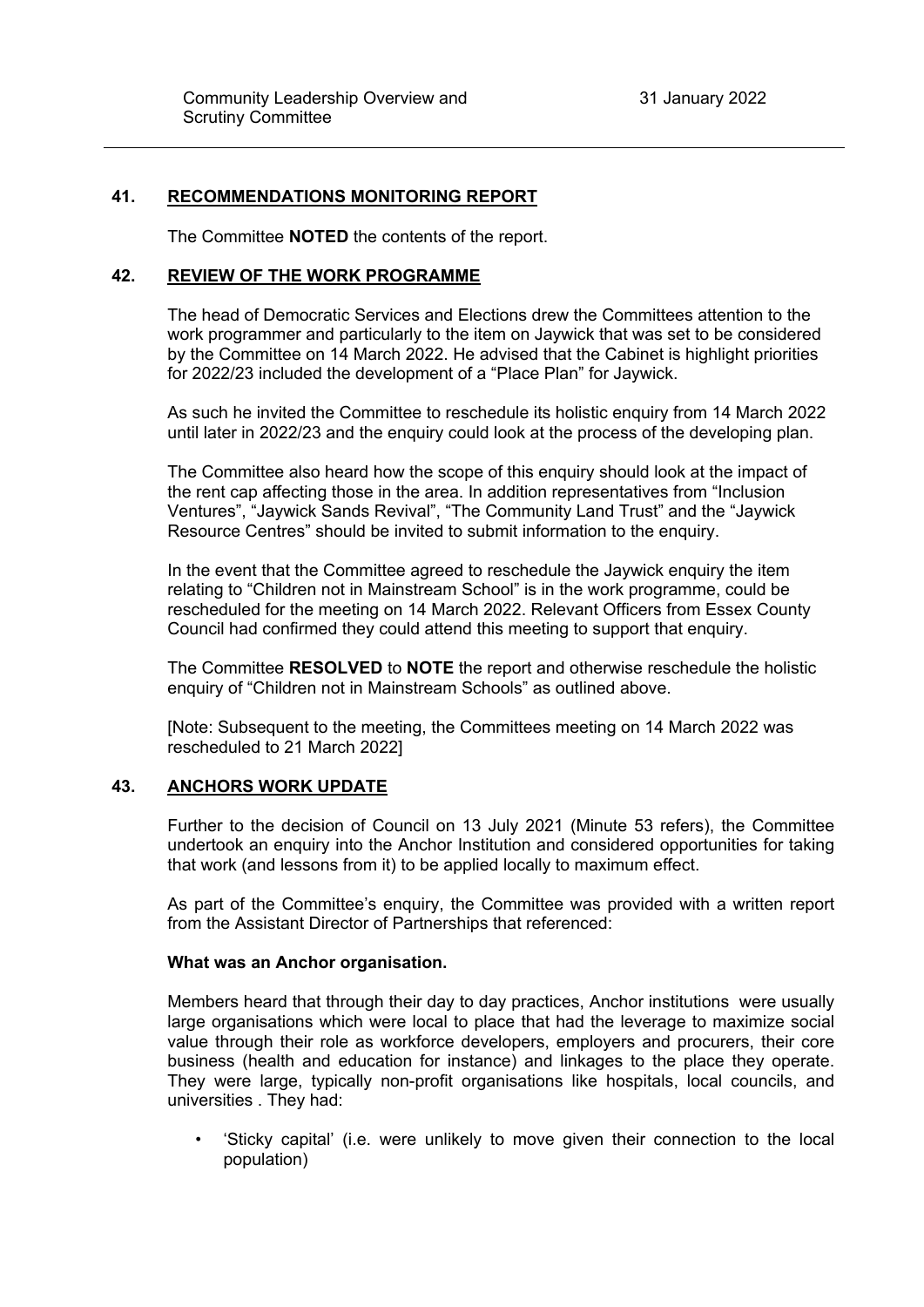• Significant influence on the health and wellbeing of a local community through their sizeable assets.

### **The Essex Anchor Network**

It was reported to the Committee that the Essex Anchor network included approximately 20 anchor organisations from across Greater Essex that held meetings on a six weekly basis. The meetings were an opportunity to share best practice, link up the organisations and monitor progress. The current priorities were joining up to support recruitment initiatives such as virtual job fairs and an analysis of financial spend was currently being undertaken to identify where efficiencies could be made.

Ian Davidson was the Chairman of the Essex Anchors work and Ed Garrett Chief Executive of the ICB was Vice Chairman.

As part of the enquiry, the Committee heard presentations from two external partners.

Will Herbert, Stakeholder Engagement Manager, Essex County Council

Laura Taylor Green, Head of Wellbeing and Public Health, Essex County Council

The presentations provided the Committee with an overview and update on the work of Anchors across Essex.

After some discussion the Committee thanked the guest speakers and **NOTED** the contents of the report.

### **44. HEALTH INEQUALITIES**

Further to the decision of Council on 13 July 2021 (Minute 53 refers), the Committee undertook an enquiry into "District wide health levels and Health inequalities due so socioeconomic factors".

As part of the Committee's enquiry, the Committee was provided with a written report from the Assistant Director of Partnerships. The report referenced how the Council undertook wider work around health inequality for example in relation to provision of housing and maintaining housing standards, payment of benefits, provision of green space etc.

Members were advised that the North East Essex Health and Well-being Alliance (The Alliance) which brought partners together to address health issues and included (amongst other organisations) the Clinical Commissioning Group (CCG) and East Suffolk & North Essex Foundation Trust (ESNEFT). Through the Alliance, significant funding had been provided by the CCG and ESNEFT to the Council to undertake work around health inequality. In 2021 the CCG provided £200,000 for addressing health inequalities. In addition to this, ESNEFT provided a further £200,000. A spending plan had been developed for the funding which had been agreed by the partners who provided the funding.

Members also heard how the funding was proposed to be used to address health inequalities around housing and mental health. This would fund extra staff and some